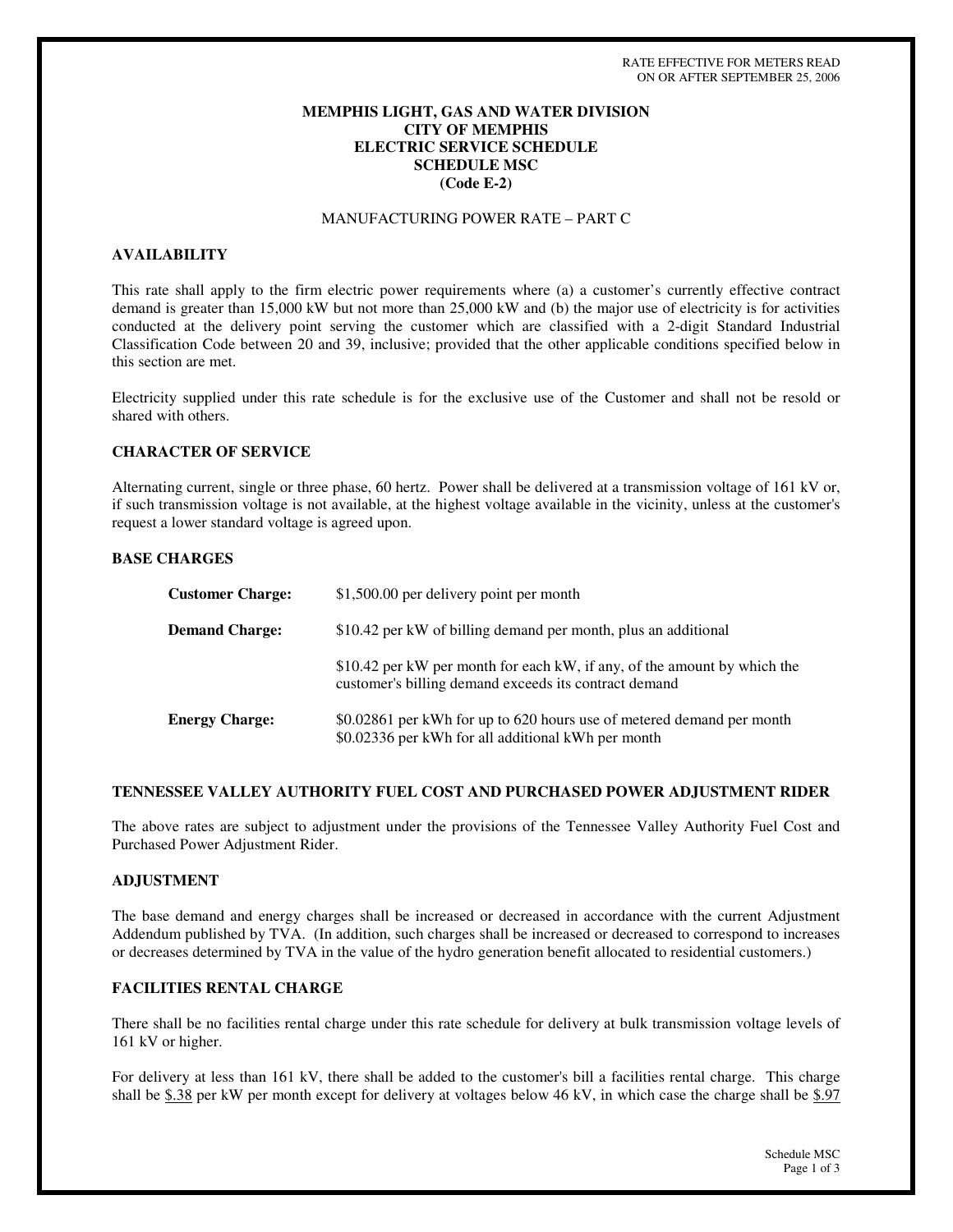RATE EFFECTIVE FOR METERS READ ON OR AFTER SEPTEMBER 25, 2006

per kW per month for the first 10,000 kW and \$.76 per kW per month for the excess over 10,000 kW. Such charge shall be applied to the higher of (1) the highest billing demand established during the latest 12-consecutive-month period or (2) the customer's currently effective contract demand and shall be in addition to all other charges under this rate schedule, including minimum bill charges.

## **REACTIVE DEMAND CHARGES**

If the reactive demand (in KVAR) is lagging during the 30-consecutive-minute period beginning or ending on a clock hour of the month in which the customer's highest metered demand occurs, there shall be added to the customer's bill a reactive charge of \$1.45 per KVAR of the amount, if any, by which the reactive demand exceeds 33 percent of such metered demand. If the reactive demand (in KVAR) is leading during the 30-consecutive-minute period beginning or ending on a clock hour of the month in which the customer's lowest metered demand (excluding any metered demands which are less than 25 percent of the highest metered demand) occurs, there shall be added to the customer's bill a reactive charge of \$1.14 per KVAR of the amount of reactive demand. Such charges shall be in addition to all other charges under this rate schedule, including minimum bill charges.

### **DETERMINATION OF DEMAND**

Division shall meter the demands in kW of all customers served under this rate schedule. The metered demand for any month shall be the highest average during any 30-consecutive-minute period beginning or ending on a clock hour of the month of the load metered in kW, and such amount shall be used as the billing demand, except that the billing demand for any month shall in no case be less than the sum of (1) 30 percent of the first 5,000 kW and (2) 40 percent of the next 20,000 kW and (3) 50 percent of any kW in excess of 25,000 kW of the higher of the currently effective contract demand or the highest billing demand established during the preceding 12 months.

### **MINIMUM MONTHLY BILL**

The monthly bill under this rate schedule, excluding any facilities rental charges and any reactive charges, shall not be less than the sum of (1) the base customer charge, (2) the base demand charge, as adjusted (but excluding the additional portion thereof applicable to excess of billing demand over contract demand) applied to the customer's billing demand, and (3) the base energy charge, as adjusted, applied to the customer's energy takings.

Division may require minimum bills higher than those stated above.

# **CONTRACT REQUIREMENT**

Division shall require contracts for all service provided under this rate schedule. The contract shall be for an initial term of at least 5 years and any renewals or extensions of the initial contract shall be for a term of at least 1 year. The contract shall have provision for termination after the initial term upon at least one year's written notice. After 10 years of service, any such contract for the renewal or extension of service may provide for termination upon not less than 9 months'written notice. The customer shall contract for its maximum requirements, which shall not exceed the amount of power capable of being used by customer, and Division shall not be obligated to supply power in greater amount at any time than the customer's currently effective contract demand. If the customer uses any power other than that supplied by Division under this rate schedule, the contract may include other special provisions. The rate schedule in any power contract shall be subject to adjustment, modification, change, or replacement from time to time as provided under the power contract between Division and TVA.

### **PAYMENT**

Above rates and charges are net. In the event that any bill is not paid on or before the delinquent date shown on bill, there shall be added to the bill an amount equal to 5 percent on the first \$250.00 of the bill plus one percent on any portion of the bill exceeding \$250.00; to any amount remaining unpaid 30 days after the delinquent date of the bill, there shall be added a penalty of one percent, and an additional one percent shall be added at the end of each successive 30-day period until the amount is paid in full.